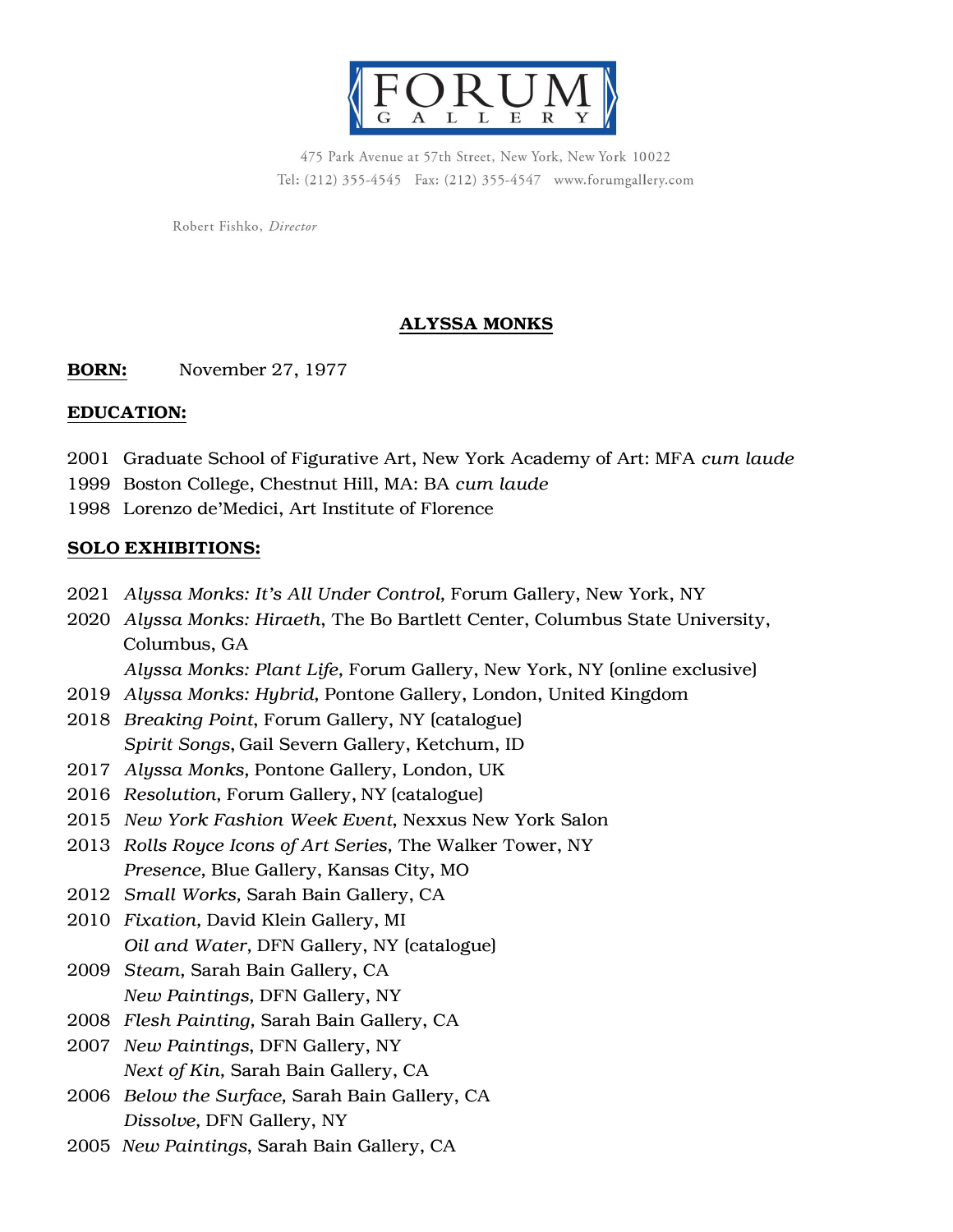- 2004 *New Paintings*, Sarah Bain Gallery, CA
- *2003 New Paintings,* Sarah Bain Gallery, CA
- *2002 Surfacing,* Sarah Bain Gallery, CA

#### GROUP EXHIBITIONS:

- 2021 *Drawing inspiration*, Forum Gallery, New York, NY *Give Me Some Skin,* Sugarlift, New York, NY
- 2020 *In Person: William Beckman | Alan Magee | Alyssa Monks*, Forum Gallery, New York, NY *First Impressions: New Works and New Acquisitions*, Forum Gallery, New York, NY
- 2019 *Disrupted Realism: Paintings for a Distracted World*, Stanek Gallery, Philadelphia, PA *Linden Frederick & Seven Contemporary Guest Artists,* Haynes Galleries, Franklin, TN *Natural History*, Forum Gallery, New York, NY *Representing: Selected Works from Alumni and Faculty of The New York Academy of*

*Art,* Artisan Lofts building, New York, NY

2018 *Forum Gallery: Second Annual Southampton Exhibition*, MM Fine Art, Southampton, NY

*Objects of Desire: Summer Survey,* Bernarducci Gallery, New York, NY

*Natural Proclivities*, Shirley Fiterman Art Center, New York, NY

*The New Baroque,* Booth Gallery, New York, NY

*Peers & Influences*, The Bo Bartlett Center, Columbus, GA

*Artists by Artists*, Forum Gallery, New York, NY

*Favorite Things: A Holiday Exhibition*, Forum Gallery, New York, NY

2017 *Seeing With Our Own Eyes*, Forum Gallery, New York, NY *Introduction,* Pontone Gallery, London, UK *Forum Gallery Celebrates 55 Years of Modern and Contemporary Art*, Forum Gallery, New York, NY

2016-17 *Contemporary Old Masters*, Louisiana Art & Science Museum, Baton Rouge, LA

2016 *American Views*, Forum Gallery, New York, NY *20/21 – VISIONARY ARTISTS OF THE 21ST CENTURY*, Forum Gallery, New York, NY *Water* |*Bodies*, New York Academy of Art at Southampton Arts Center, Southampton, NY NYAA Group Show, La Vendue, Charleston, SC *Hour by Hour,* Q Art Salon, Santa Ana, CA

2015 *Nature Unbound*, Forum Gallery, NY *Figurative I,* Gallery 1261, Denver CO *Unfurl,* Gallery 1261, Denver, CO *Making Faces,* David Klein Gallery, Birmingham, MI *Body // Water,* Carla Massoni Gallery, Chestertown, MD *The Artists Gaze,* Sirona Gallery, Hallandale Beach, FL

2014 *Love It, Locket, Leave It,* Island Weiss Gallery, New York, NY *Small is Beautiful*, Flowers Gallery, New York, NY *Contemporary Realism*, Gallery 1261, Denver, CO *CRB: Contemprary Realism Biennial 2014*, Fort Wayne Museum of Art, Fort Wayne, IN *The Windows View,* Eno Gallery, Hillsborough, NC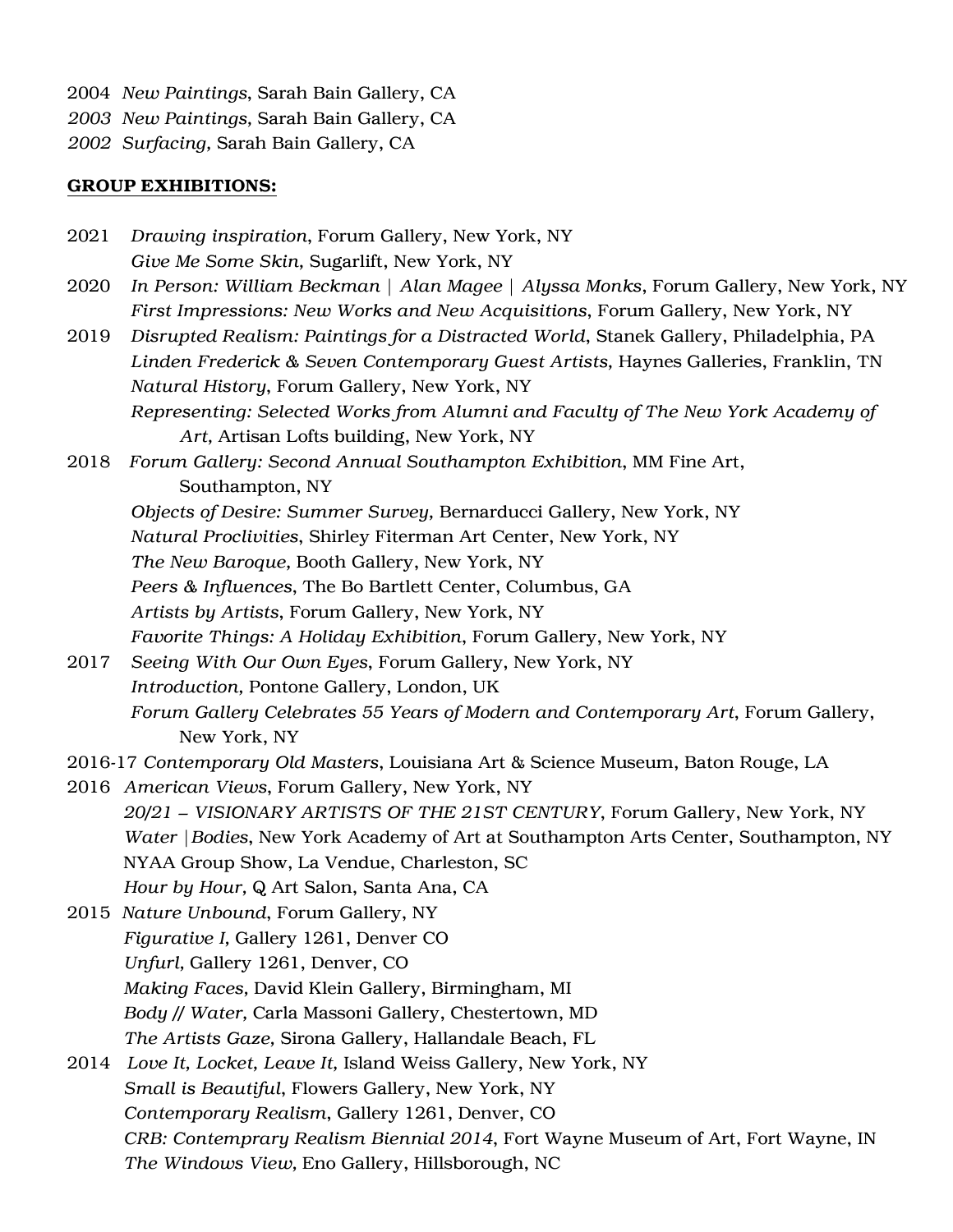*Re-presenting the Nude,* Evoke Contemporary Gallery, Santa Fe, NM *The Armory Show,* David Klein Gallery, Pier 92 and 94, NY *Based on Actual Events*, Jonathan Levine Gallery, New York, NY 2013 *Small Is Beautiful*, Flowers Gallery, London, UK Benetton Foundation's *Imago Mundi* at the Venice Biennale, Fondazione Querini Stampalia, Italy *Venice Biennale,* Fondazione Querini Stampalia, Venice, Italy *The Looking Glass: Refraction through the Female Gaze,* Mirus Gallery, San Francisco, CA *Nudes,* Hespe Gallery, San Francisco, CA 2012 *Saturation,* Jensen Gallery, Sydney, Australia *Nosebleed,* Fuse Gallery, NY *Good for You,* David Klein Gallery, MI *The Ones,* New York Academy of Art, NY *Heads,* Flowers Gallery, NY *Love is in the Air*, The Cell, NY *From What I Remember/From What I Forget,* Principle Gallery, VA 2011 *ICONOMANCY*, New York Academy of Art, NY *Dark Water,* Copro Gallery, CA *Paintworks*, Gowanus Ballroom, NY *Space Invaders,* Rose Contemporary, ME *Breach of Privacy*, Carmichael Gallery, CA *Triple Threat,* Island Weiss Gallery, NY *Naked,* Jensen Gallery, Sydney, Australia *The Armory Show – Modern,* David Klein Gallery, NY *(I've Got a Secret),* Forbes Galleries, NY 2010 *Uncovered,* Eden Rock Gallery, St. Barth's, French West Indies *Compact:Impact*, The Center for Contemporary Art, Bedminster, NJ *Fresh Figures & Abstraction*, Scott White Contemporary Art, CA *Remnants*, Fuse Gallery, NY *Flashpoint: Alyssa Monks & Tom Birkner*, The Noyes Museum, Stockton College, NJ *Intimacy,* Kunst Museum Ahlen, Germany *The Armory Show,* David Klein Gallery, NY *Between Realities,* Principle Gallery, VA 2009 *Water/Bodies,* Eden Rock Gallery, St. Barths *Bods, Rethinking the Figure*, Robert Kidd Gallery, MI *Baptized Catholic*, Artbreak Gallery, Brooklyn, NY *Reconfigured and Relocated,* DFN Gallery, NY *Reconfiguring the Body in American Art, 1820–2009*, National Academy Museum of Fine Arts, NY *Abstract/Nature,* DFN Gallery, NY *Personal Territory,* David Klein Gallery, MI *Paper Beings,* Hespe Gallery, CA 2008 *Dangerous Women,* DFN Gallery, NY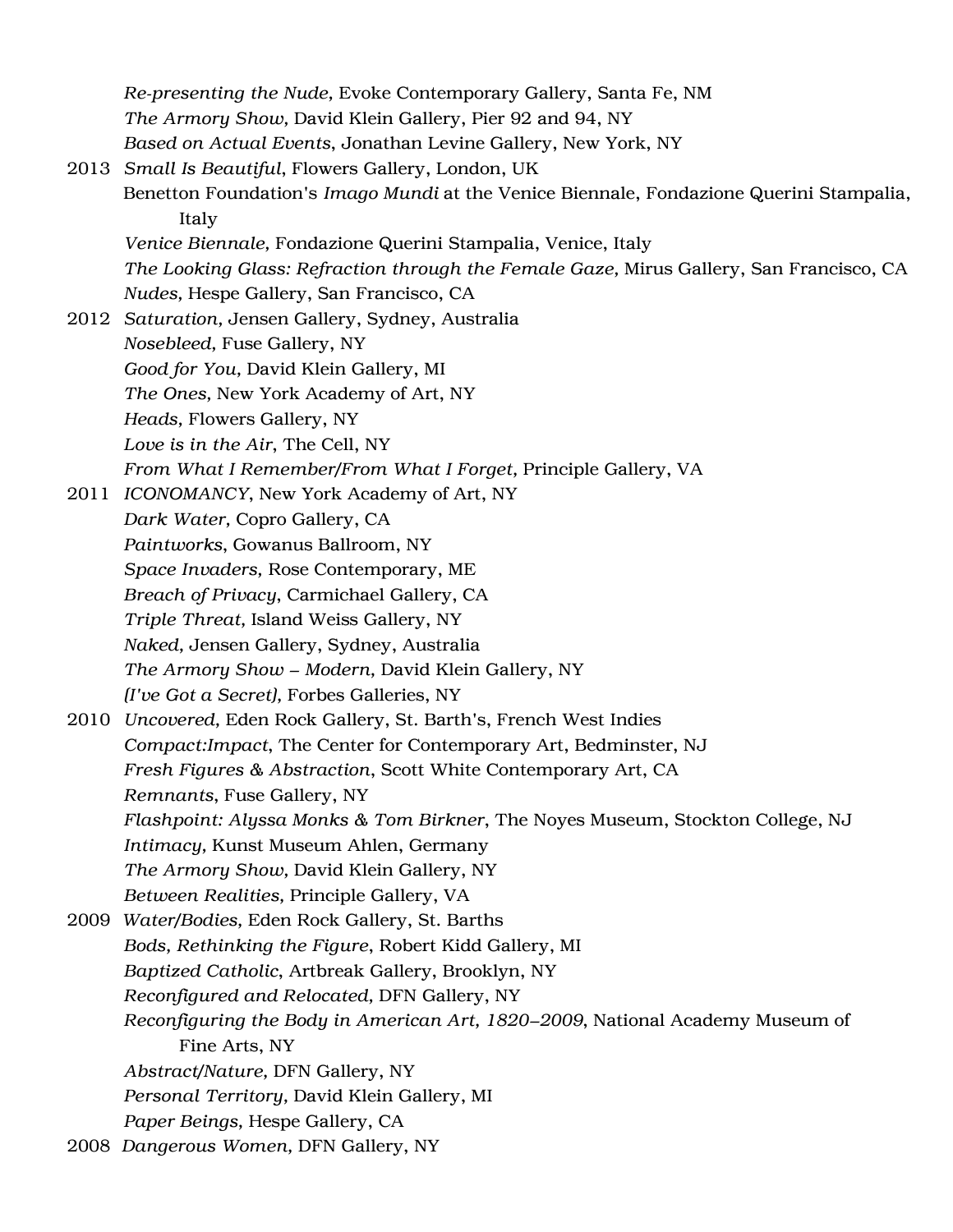- 2007 *Wet*, DFN Gallery, NY
- 2006 *An Assessment of Contemporary Figuration,* David Klein Gallery, MI
- 2005 *7th Annual Realism Invitational*, Jenkins Johnson Gallery, CA
- 2004 *Still life,* Sarah Bain Gallery, CA
- 2003 *Figures,* J. Cacciola Gallery, NJ
- 2002 *Interiors,* Sarah Bain Gallery, CA
- 2001 *Separate Visions,* Sarah Bain Gallery, CA

## AWARDS:

2007 New York Academy of Art Summer Exhibition, First Prize, Juried Exhibition 2006 Grant for Painting, Elizabeth Greensheilds Foundation, Quebec, Canada, 2003- 2006 2001 Travel Grant to Normandy, France at the *Chateaux Balleroy: Forbes Foundation*

## MEMBER:

Board of Trustees, New York Academy of Art, 2010 – present

## PUBLICATIONS:

- Bartlett, Bo. "Alyssa Monks: Hiraeth," The Bo Bartlett Center, Columbus State University, Columbus, GA, 2020.
- "Alyssa Monks: Breaking Point," Exhibition Catalogue, Forum Gallery, New York, 2018.
- Zeller, Robert. *The figurative artists handbook: a contemporary guide to figure drawing, painting, and composition*. Monacelli Studio, 2016, p. 288-291.

Fischl, Eric, and Vincent Desiderio. *Alyssa Monks: Oil & Water, 2005-2014*. GHP Media, 2016. "Alyssa Monks: Resolution," Exhibition Catalogue, Forum Gallery, New York, 2016. "Alyssa Monks: Oil & Water," Exhibition Catalogue, DFN Gallery, New York, 2010.

#### SELECTED ARTICLES/REVIEWS:

Interview. Thomas, June. "The Real Artist Behind The Americans' Fictional Painter Talks About Her Experience on the Show, *Slate*, April 6, 2018.

"The Americans: The Real-Life Russian Saga That Inspired the Final Season," *Vanity Fair*, March 28, 2018

Solosky, Alexis. "'The Americans' Goes Dark(er), With Help From a Painter," *The New York Times*, March 23, 2018.

Interview. "Challenge Your Thinking." *Dr. Linda Tucker Podcast*, March 2017.

Lemmon, Jackie. "Alyssa Monks." *Beautiful Bizarre Magazine*, Mar. 2017, pp. 66–77.

Interview. "Alyssa Monks: Grace and Harmony." *Hoctok.* Web. 22 December 2016.

"Alyssa Monks: Resolution," *Blouin Gallery Guide*, April 2016, p. 8-9 and cover.

"Alyssa Monks: Resolution." *American Art Collector*, April 2016, pp. 90–91.

"30 Most Influential Women Artists Alive Today," *Graphic Design Degree Hub*, February 2016

"Astonishing Photo-Realistic Portraits You Won't Believe Were Painted by Hand." *CNN*. Web. 23 October 2015.

Nadine, Ajaka. "The Rustic Renewal of a Brooklyn Artist." *The Atlantic.* Web. 20 October 2015.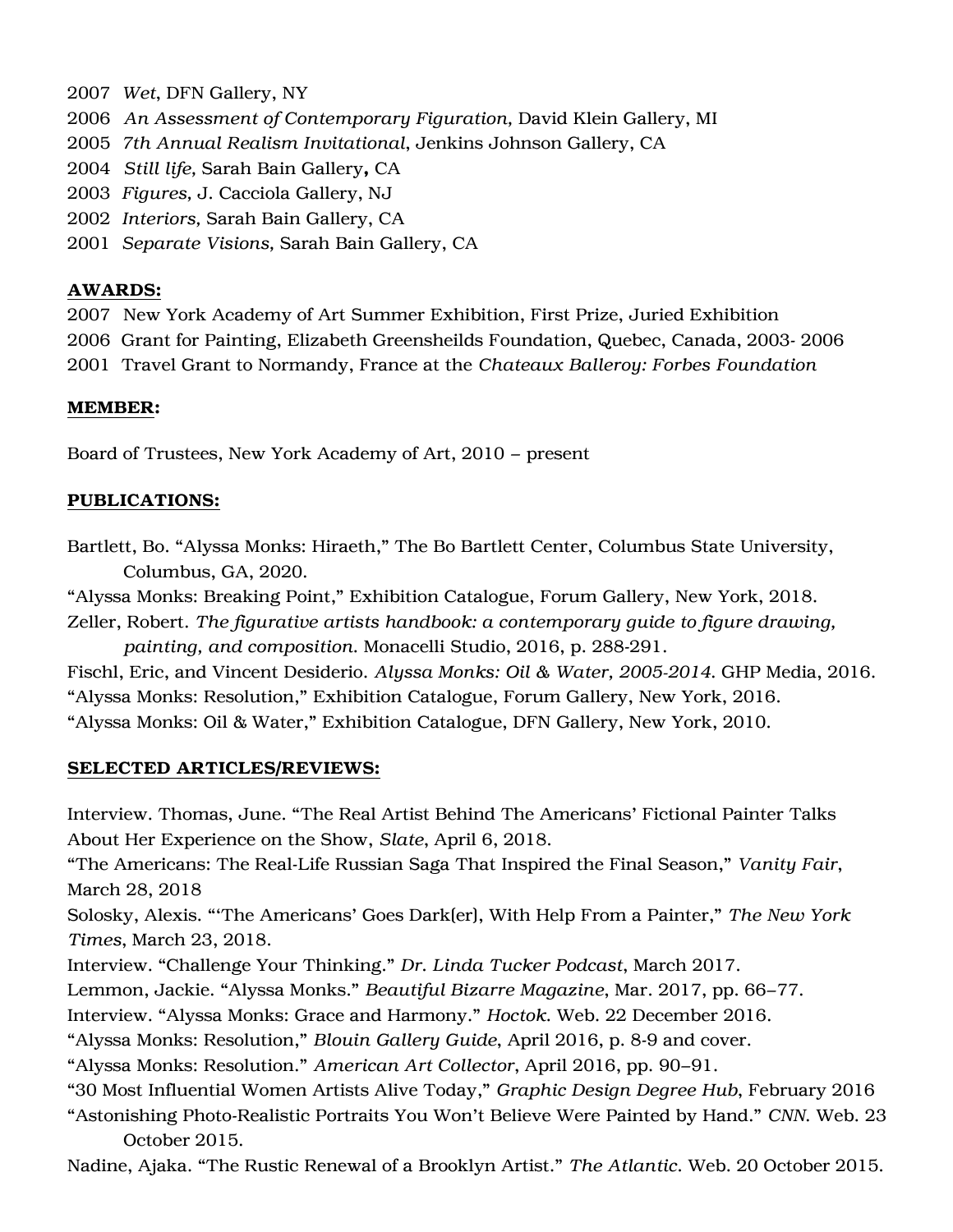Figueroa, Miguel. "Seeing Your True Colors." *Vamp Magazine*, 15 October 2015, No. 4: p. 56-7. Zhang, Jenny. Interview. "Photorealistic Oil Paintings Capture Intimate Portraits of Human

Vulnerability." *My Modern Met.* Web. 12 October 2015.

Kaminska, Paulina. Interview. "Interview with Alyssa Monks." *Artophilia*. Web. 6 October, 2015. Dalton, John. Interview. "Creating the Space for Connections with Alyssa Monks." *John Dalton Art*.

Web. 13 September 2015.

Interview. "Alyssa Monks: The Illusion of Reality." *Silverlake Voice.* Web. 2 September 2015. *The Moth,* Summer 2015, No. 21: p. 4 and 30.

Interview. "Alyssa Monks: Hyper-Realistic Painting." *Issue No. 2016*. Web. 12 August 2015.

"Think These Are Photos? Look Closely.*" The San Francisco Globe.* Web. 20 July 2015.

Lin, Christin. Interview. "Alyssa Monks: The Photograph as a Painter's Bully and Helper." *Epoch Times*. 20 June 2015.

Turnery, Sam. Interview. "Awesome Advice from Top Realism Artists." *Zippi.* 22 May 2015. Green, Rob. "Haunting and Intimate Paintings." *Wall Hop.* Web. 15 April 2015.

Hafesh, Louise. "Snap and Chat." *The Artist's Magazin*e, April 2015: cover and p. 46–51.

Robbins, Sarah. "Connection: An Essay by Alyssa Monks." *Dirty Laundry Mag*. Web. March 2015.

Webb, Shenyah. "Artist Feature: Alyssa Monks." *Nailed Magazine*. Web. 4 February 2015.

Cooke, Lacy. "Alyssa Monks Connects to the World Through Painting." *The Surge.* Web. January 2015.

McCann, Margaret. *The Figure: Painting, Drawing, and Sculpture*, New York, NY: *Skira Rizzoli*, 2014.

- *PoetsArtists.* October 2014, No. 58: front and back cover.
- Luciano, Felicia. "I soggetti (s)coperti di Alyssa Monks." *Artwort*. Web. 11 September 2014.

Piowaty, Deanna Elaine. "Women Under Glass: The Paintings of Alyssa Monks." *Combustus*. Web. 7 September 2014.

- Jacklitsch, Trent. Interview. "Alyssa Monks." *Vimeo.* Web. July 2014.
- Jacklitsch, Trent. Interview. "Tone." *Vimeo*. Web. July 2014.

"Alyssa Monks: Where Realism and Abstraction Meet." *Nuo Magazine*. Web. 3 July 2014.

Keates, Nancy. "No Nudes is Good Nudes," *Wall Street Journal*, February 2014.

"Through the Translucent Looking Glass." *Dadada Magazine*. Web. 19 March 2013.

"Upcoming Group Show: Contemporary Realism." *American Art Collector*, March 2013: p. 116 –17.

Price, Marsha. "Alyssa's Brooklyn Artist Studio: Workspace Tour," *Apartment Therapy*, online, 2013.

Ries, Patrícia. "Filtered: Alyssa Monks." *Egoista*, December 2012, Vol. 50: p. 102-8.

Litmanen, Pirita. Interview. "Interview with Painter Alyssa Monks." *Revs Magazine*. Web. 4 October 2012.

Zappitell, Brenda. "Inside Alyssa Monks' Brooklyn Studio." *Professional Artist*, September 2012, Vol. 26, No. 7: p. 16.

Malafronte, Allison. "The New York Academy of Art: Traditional Skills, Contemporary Discourse." *American Artist*, September 2012, Vol. 76, No. 831: p. 38.

Menendez, Didi. Interview. "Interview: Alyssa Monks." *PoetsArtists.* July 2012: p. 10-19.

Marinho, Rafaela. "Artista Americana Alyssa Monks Cria Rostos Realistas Em Pinturas à Oleo." *GQ Brazil*. Web. July 2012.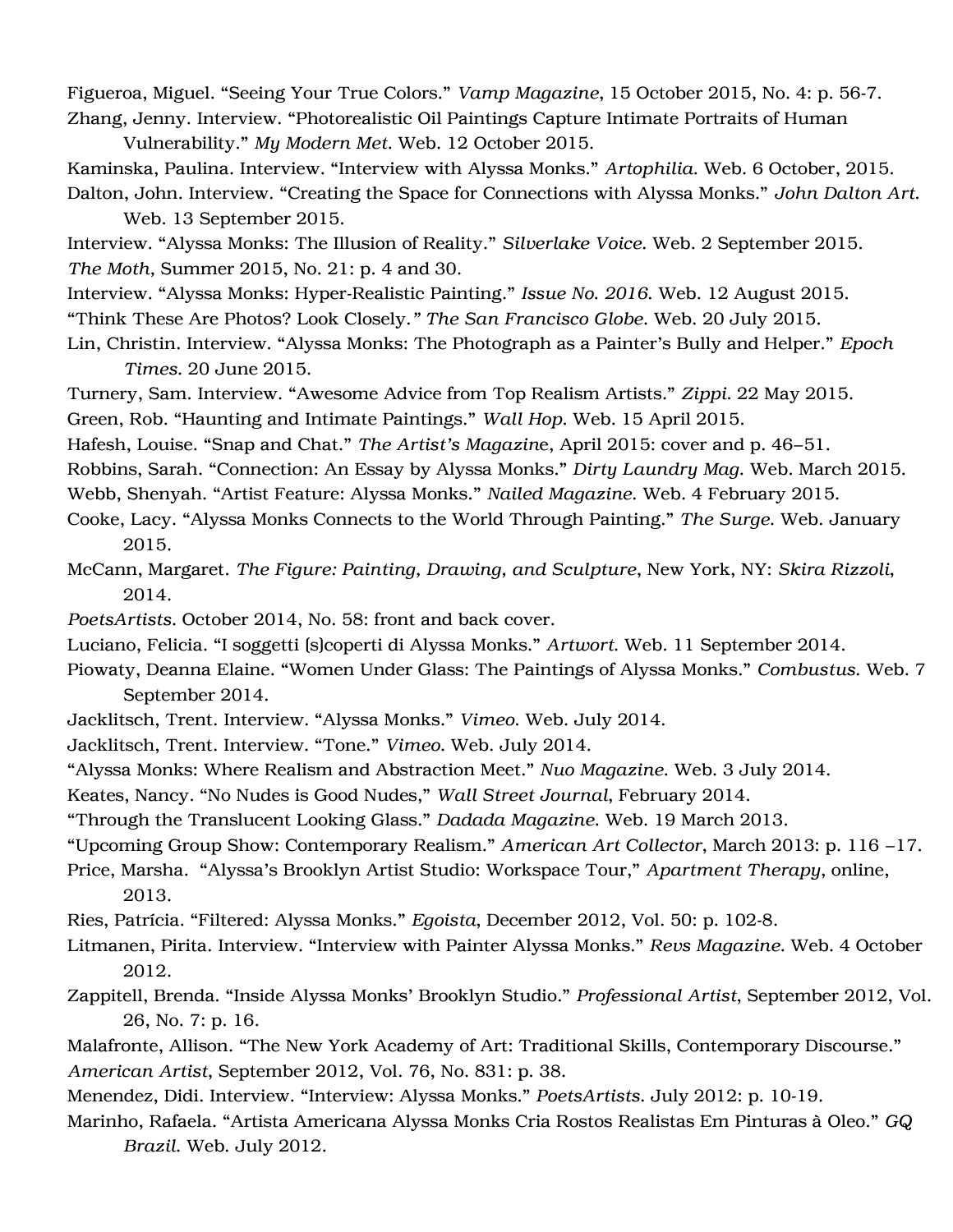"Painter Renders Photographic Images," *Yahoo News*, online, July 2012.

"Photoreal Paintings by Alyssa Monks." *Juxtapoz Magazine*. Web. 5 June 2012.

Maidman, Daniel. "Rock and Roll." *HuffPost Arts & Culture.* Web. 27 May 2012.

Strick, Charlotte. "Women by Women." *The Paris Review*, Winter 2011, No. 199.

Ferrari, Linda. "Lady in the Water." *Progetto-9.* Web. December 2011.

Lee-Tullis, James. Interview. "Picture Perfect? Introducing the Remarkable Hyperrealist Art of Alyssa Monks." *Departures.* Web. 10 December 2011.

Romero, Karla. Interview. "Alyssa Monks: Interview." *Humanize Magazine*, 10 November 2011, No. 13: p. 26–43.

"Alyssa Monks: Metafora Claritatii in Difuziune," *Luxury Rich & Famous*, November 2011.

Karakoc, Ozan. "Alyssa Monks." *Bak Magazine*, September 2011, No. 16: p. 301.

The Blind Architect. Interview. "Empty Kingdom Interview: Alyssa Monks." *Empty Kingdom.* Web. 6 June 2011.

Stanley, Caroline. "Alyssa Monks' Warped Wet Bodies." *Flavorwire*. Web. 16 May 2011.

"Between Realism and Abstraction: The Photorealistic Paintings of Alyssa Monks." *Culturazzi*. Web. November 2010.

Cuffe, Michael. Interview. "Alyssa Monks: Contemporary Oil Artist Interview & Studio Visit."

*Warholian.* Web. 27 October 2010.

- Rose, Joshua. "Alyssa Monks: Fixation." *American Art Collector*. October 2010, No. 60: p. 156 and cover.
- Hall, Kim. "Alyssa Monks: Abstract Realities." *Professional Artist.* October 2010, Vol. 24, No. 8: p. 16 and cover.
- Li, David. "Her Art Really Imitates Life." *New York Post*. 21 September 2010.

Bargmann, Sophie. Interview. "Interview with Alyssa Monks." *Glamcult.* Web. June/July 2010.

Galperina, Marina. "Fuse Gallery Group Show." *Animal.* Web. June 2010.

John, Jason. Interview. "Interview with Alyssa Monks." *TheBroadstreetStudio*. Web. May 2010.

"Past Contributor: Alyssa Monks." *PoetsArtists*. Web. May 2010.

Stalios, Michael. "Water, Water Everywhere." *Zink Magazine*, April 2010.

"Submerged." *American Art Collector.* April 2010, No. 54: p. 110.

Carpenter, Courtney. "Beyond the West." *Southwest Art*, April 2010.

Miller, Nancy Bea. "Three to Watch: Artists Making Their Mark." *Fine Art Connoisseur*, March/April 2010.

Interview. "The Layers of Alyssa Monks." *HAHA Mag*. Web. 14 February 2010.

Hernandez, Ricardo. "A Glimpse into Alyssa Monks Paintings." *Yatzer*, 30 January 2010.

*American Art Collector*, January 2010: cover.

*Empty Magazine,* December 2009.

"Photo-realistic Paintings by Alyssa Monks*.*" *Telegraph*, September 2009.

"Artist Creates Incredible Paintings that Look Like Photographs." *Daily Mail*, September 2009.

"Stunning Art that Looks Like Photos." *UK Metro*, September 2009.

"Fotorealistische Porträts." *Süddeutsche Zeitung*, September 2009.

Menedez, Didi. Interview. "Alyssa Monks: Self-Portraits." *Oranges & Sardines*, Summer 2009: cover.

Perilli, Benedetta*.* "La rete 'scopre' l'imperrealismo: ecco le immagini." *La Republica.it*. Web. August, 2009.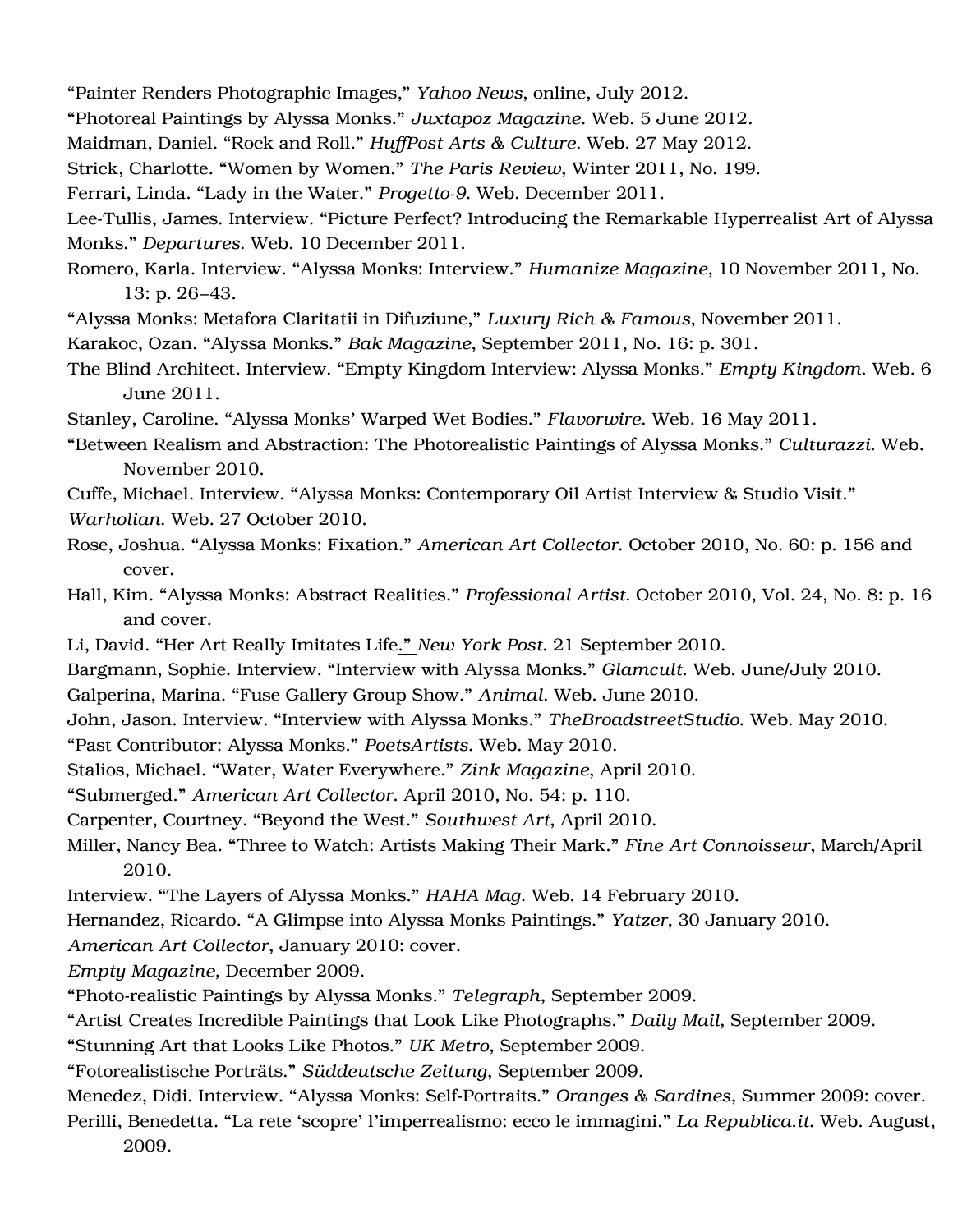Ayers, Robert. "Review*.*" *ARTnews*, June 2009.

Fenton, Laura. "Exclusive: Alyssa Monks Talks About Her Bathing Beauties." *Flavorwire*. Web. 15 April 2009.

Hodges, Michael. "Photorealists Make Painting Come to Life." *The Detroit News.* Web. March 2009.

Painter, Alysia Gray. "Los Angeles Art Show: Pucker Up and Kiss It." *NBC Los Angeles*. Web. January 2009.

"Stare Tactics." *Hideous Sunday*. Web. January 2009*.*

Monks, Alyssa. "No Place Like Home." *Harper's Magazine*, November 2008: p. 31.

Stacy, Greg. "Swimmin' With Women (and Painter Alyssa Monks) at Anaheim's Sarah Bain Gallery." *OC Weekly.* Web. September 2008.

"Alyssa Monks: Liquid." *Riviera Magazine*, September 2008.

"Dangerous Women." *American Art Collector*, August 2008, No. 34.

Lambert, Olympia. "Dangerous Women at DFN Gallery." *ArtCal.* Web. 5 August 2008.

Baldwin, Rosecrans. "Come Hell: Alyssa Monks." *The Morning News*. Web. January 2008.

*American Art Collector.* November 2007.

*American Art Collector.* May 2006.

Lasarow, Bill. "Alyssa Monks." *Art Scene*. Web. February 2006.

## SELECTED LECTURES, WORKSHOPS AND COURSES:

- 2018 Flemish Classical Atelier, Bruges, Belgium (workshop)
- 2017 "First Annual National Juried Exhibition 2017," Wausau Museum of Contemporary Art, Wausau, WI (juror) "Alyssa Monks: Translate Photograph to Painting," Art Plus Rome, School of Music and Art - Music Meeting, Rome, Italy (five day workshop)
- 2016 "Painting: Transcending the Photo Reference," The Bo Bartlett Center, Columbus, GA
- 2015 "The Beautiful Awful," TEDx Talks, Indiana University, Bloomington, IN The Compass Atelier, Rockville, Maryland University of Akron, Akron, Ohio
	- New York Academy of Art, New York
- 2014 New York Academy of Art, New York
- 2013 University of Tampa, FL California State University Summer Arts program, CA
- 2012 University of Louisville, KY
- 2011 Pennsylvania Academy of Fine Arts, Philadelphia, PA Weekend with the Masters Intensive, American Artist, NY (workshop) Washington Art Association, CT (workshop) The Center for Contemporary Art, Bedminster, NJ (workshop) New York Academy of Art, New York, NY
- 2010 New York Academy of Art, New York, NY
- 2009 New York Academy of the Arts, New York, NY Washington University, St. Louis, MO (workshop, lecture) Landscape painting course, Carrara, Italy, (2 weeks)